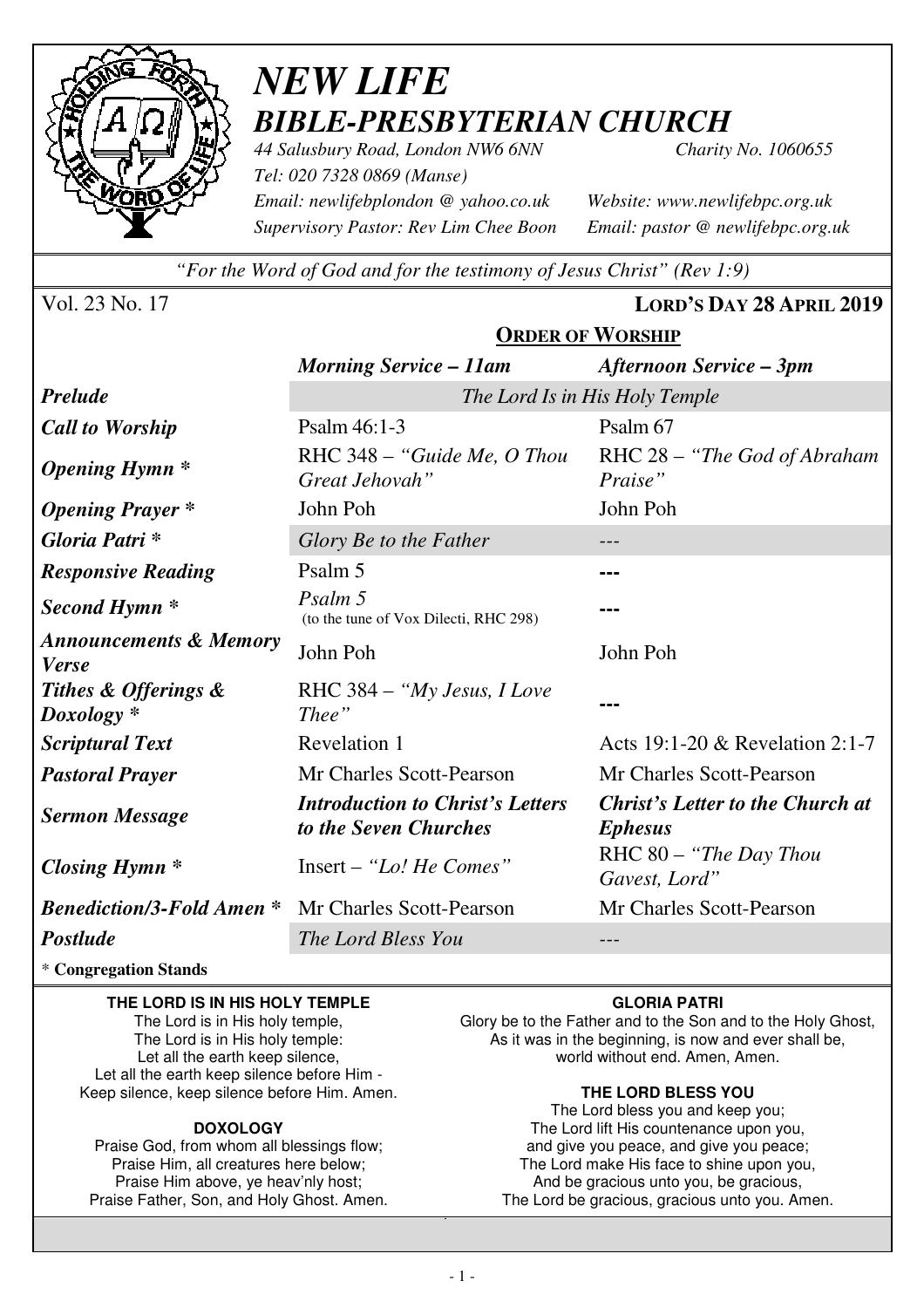# **THE ROAD LESS TRAVELLED**

## **Adapted from Life BPC Singapore Weekly, 31st March 2019**

Life is full of choices to make. I think we don't have to live long to realise that. But thankfully, most of the choices we make do not really have much of an impact on our life. For example, sometime this morning you decided what clothes you would wear to church today. Later today you will decide what you will be eating for lunch. These choices are largely inconsequential, and so we should not be anxious about them.

But some of the choices we make do have a great impact on our life – like choosing the right school for your studies, choosing the right career or job, and choosing the right spouse. Making the right choice in such decisions will bring much joy, but making the wrong choice will bring much regret. The question is: How do you make such choices? Some may say, *"Whenever I have to make a choice, I simply choose the easiest way."* And others may say, *"I just follow the prevailing trends and simply go with the flow."* If this is the way that you make your choices, you may end up going the wrong way. Taking the easiest path and going with the flow can actually be quite foolish and even disastrous at times.

Oftentimes the more difficult path is the one that we should choose, and going against the flow is the right thing to do. The best choices we make are those that are guided by sound biblical principles. Consider what God's Word says in the following passage:

*"Enter ye in at the strait gate: for wide is the gate, and broad is the way, that leadeth to destruction, and many there be which go in thereat: Because strait is the gate, and narrow is the way, which leadeth unto life, and few there be that find it."* (Matthew 7:13,4)

There are four things we can learn about this road that Jesus recommends us to take.

## **It Begins with the Strait Gate**

*"Enter ye in at the strait gate…"* The idea of 'strait' is that of restrictiveness. This gate seems to be less inviting to people because of the inconvenience of having to squeeze through such a small opening. It certainly does not permit anyone to carry a lot of baggage through it. In contrast to this, you can easily go through the wide gate with any extra baggage you wish to carry along with you – including your ambitions, your passions and pride. It is very tempting to take this gate, because it requires the least amount of effort, the least sacrifice and the least inconvenience.

But Jesus does not recommend it at all. He tells us not to be fooled by it, as it is actually very dangerous to go through it. This gate is actually a mouth of destruction that opens wide only to catch as many victims as it can within its deadly jaws!

Jesus wants you to enter in the less attractive strait gate. He guarantees that this gate is very safe. You will never go wrong or have any regrets at all if you choose it. But there is a cost involved in taking it – you must be prepared to deny self and leave all your baggage behind – whatever sins you love, whatever selfish ambitions you have, and whatever passions and pride in your life. All these must all be surrendered and left outside the gate. This is the price to be paid for going in. Are you willing to pay the price and bear the costs?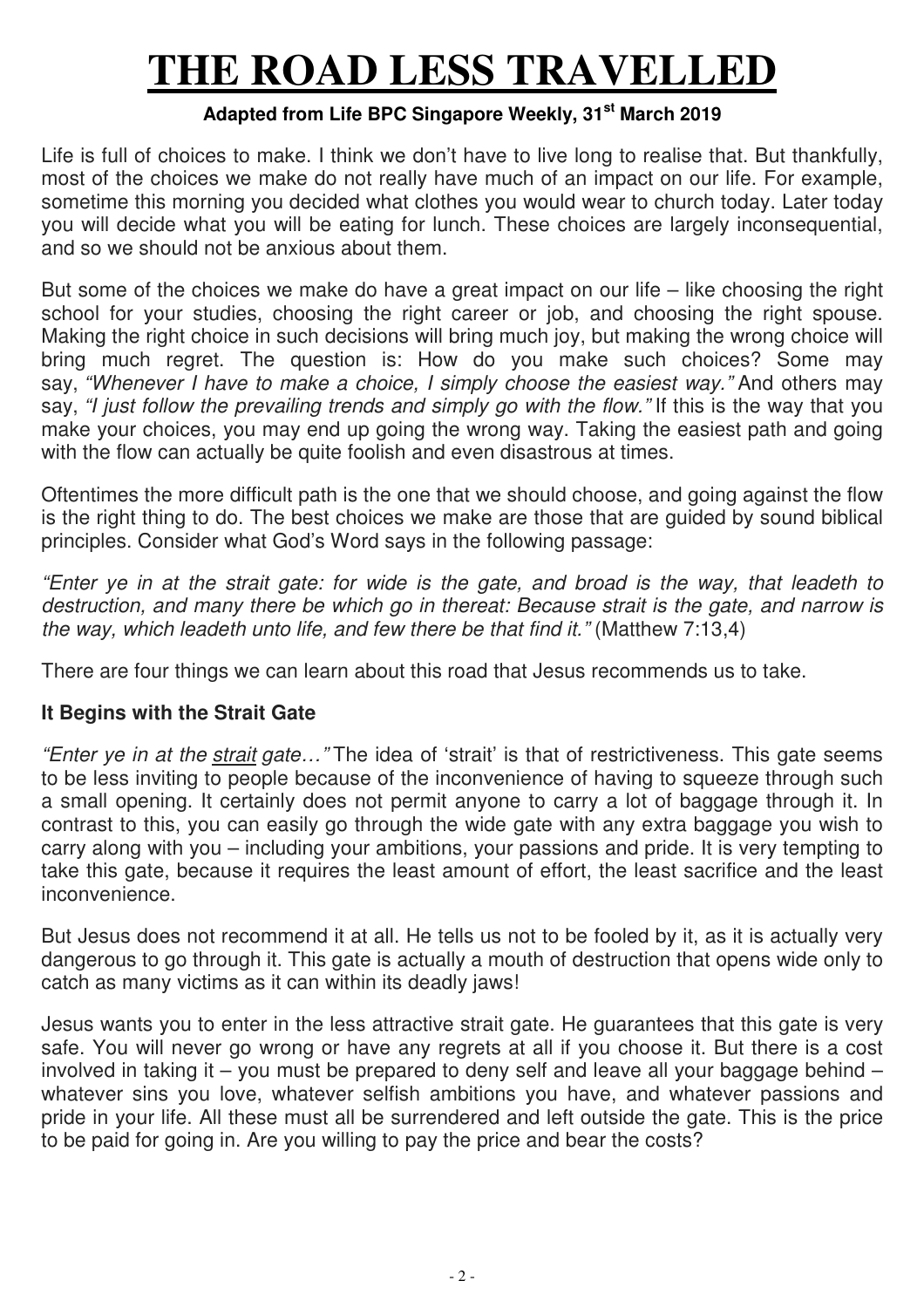Jesus Himself had to walk on the road of self-denial. Because of this, anyone who follows Him must be willing to deny self. The question is: Have you counted the cost of following Jesus? Are there certain things in your life that you refuse to give up? Perhaps you have grown up with a sense of entitlement. You believe that you deserve certain privileges. You want to get your fair share of attention, respect, satisfaction and success. You impose unrealistic demands on others, and you get upset if things don't work out the way you wanted. If you choose to enter in by the strait gate, you have to give up this sense of entitlement, and take up self-denial instead.

## **It Is the Less Attractive Road**

In v.14 Jesus says *"…narrow is the way, which leadeth unto life."*The word 'narrow' here implies intense pressure and distress. The one who attempts to walk on this road will find himself constrained to walk in only one straight direction, and also hemmed in on all sides by trials, hardship and difficulty. These are the things that we have to face when we decide to follow Christ and obey God's Word, rather than to follow the world.

The other road is described as the broad way. The idea given here is that of wide spaciousness. Those who walk in the broad way have lots and lots of leeway to move to the right and to the left. But it allows us to have far more latitude than is good for us to have, and this will only breed overindulgence. Whenever all restraints are removed from man's sinful nature, there is no limit to the awful manifestations of human depravity. It would be just like a community without any law and order where there is much looting and killing. This is why the broad way is so dangerous.

Jesus therefore tells us to walk the narrow path. Even though it may be a hard and inconvenient road to travel, it is actually the safest road for our souls to take. And even though it is a challenge to live within the limits of God's Word, and to be tried to the very limits of our endurance, the results it produces are wonderful and sweet. The hardship and trials of the narrow way will produce spiritual growth by refining us.

But despite these wonderful benefits of walking on the narrow way, many still prefer to walk on the broad way. One reason is that there is a great multitude of people there. Some people go along with the trends of the world without carefully considering whether they are right or not, because they think, *"There's safety in numbers. Surely so many people can't be wrong at the same time."* On social media they would look for the choice that has the most number of 'likes'. They have a herd mentality which conforms blindly to what everyone else is doing.

The majority can sometimes be very wrong. The twelve spies were sent by Israel to survey the land of Canaan (Numbers 14). While two of them came back to the camp with an encouraging word, they were outnumbered by the ten spies who delivered a very discouraging report. They claimed that the Canaanites were far too big and powerful to fight against, and it would be absolutely suicidal to even attempt it. Whose report did the people of Israel believe? The majority. What was the result? They rebelled against God and were sentenced to wander in the wilderness for forty years.

## **It Is Trodden by the Smaller Crowd**

The narrow way is the right way for us, even though it may be the lonely road, the one that is unpopular and less travelled. But it should not matter to us that there are fewer people walking on the narrow way since Jesus Himself accompanies us there throughout the entire journey. And traveling in the company of Jesus is definitely better than traveling with vast multitudes who have no clear direction.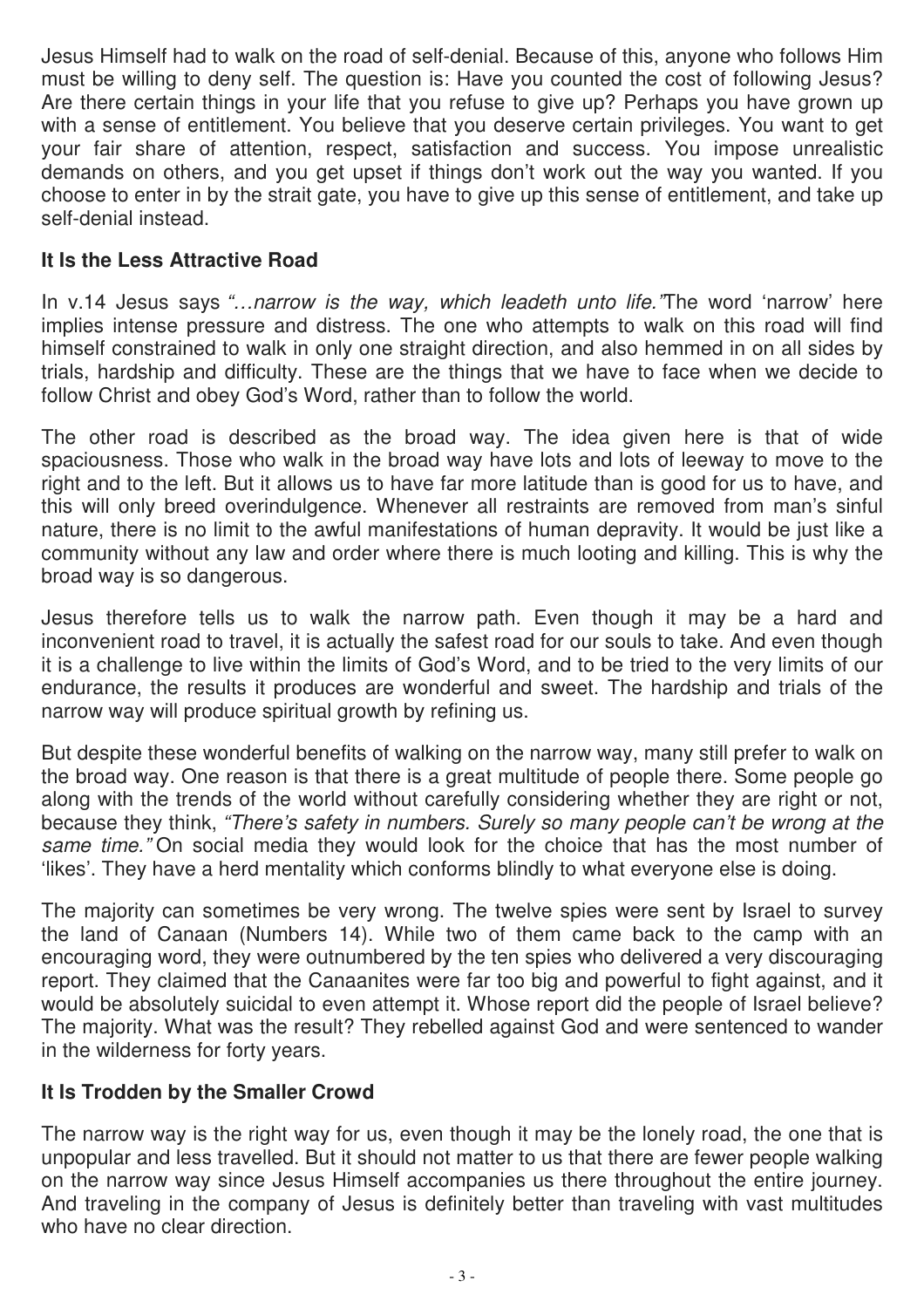The best companion you can ever have for your journey through life is the Lord Jesus. If He walks with you, you will have all the help, guidance, provision and security that you need. The way may become extremely narrow and even difficult at times. But as long as you have Jesus with you, there is nothing to fear. Even the experience of death will be emptied of all fear, as long as Jesus is with you. Perhaps you are afraid of death. What is it like to experience death? What pain or discomfort will you feel at that very last moment of your life? What is it like to breathe your last breath and close your eyes for the last time in this world?

If Jesus is with you, there is nothing to fear because of the tremendous assurance from God's Word that says, *"Yea, though I walk through the valley of the shadow of death, I will fear no*  evil for Thou art with me." (Psalm 23:4) And when you come out on the other side of this dark valley you will dwell in the house of the Lord forever.

There is only one way to dwell there, and that is through Jesus Christ, who is the way the truth and the life. So please be sure that you are on that one way that leads you there, because all other ways can never lead you there.

## **It Ends at Our Desired Destination**

This destination is mentioned in v.14: *"…which leadeth unto life…."*Whenever we choose a road to travel, the overriding consideration is where it will ultimately lead us to. It is not the road conditions but the destination which must determine which road which you choose to travel. A rough road that leads to life is infinitely better than a smooth and easy road that leads to destruction.

One reason why most people fail to live by this principle is that they live only for short-term gains. They keep looking for instant gratification. To them what matters most is what is immediate, whatever is here and now, instead of what is yet to come. Their vision is too shortsighted, for they only see all the short-term gains they can have by entering the wide gate, walking on the broad way, and having a large crowd of fellow travellers to keep them company.

How then can you resist these enticing short term-gains? Faith is the key. You need to have faith to look far beyond your present circumstances. The 11<sup>th</sup> chapter of Hebrews provides a list of people who did just that. It begins with Abel, Enoch and Noah, and it includes patriarchs such as Abraham, Isaac, Jacob and Joseph. The greatest example of faith is our Lord Jesus Christ. He is mentioned at the end to bring the whole chapter to a grand climax. *"Let us lay aside every weight, and the sin which doth so easily beset us, and let us run with patience the*  race that is set before us, Looking unto Jesus the author and finisher of our faith; who for the *joy that was set before Him endured the cross, despising the shame, and is set down at the right hand of the throne of God."*(Hebrews 12:1,2)

Jesus never wavered at any time in the narrow way of faith. It took Him to the cross of Calvary, but thereafter it took Him back to the glory that He had left in Heaven. Jesus looked far beyond the shame and agony of the cross, to the glory of His reign as the King of kings and Lord of lords! This is the kind of vision that faith gives to us.

It is of greatest importance for you to have long-sighted vision. God has already given you His Word to show you the bright distant future that lies ahead. Look far into the distance for the right destination. And when you have found it, set the course of your life resolutely to reach it. This will enable you to persevere on and on in your journey, until you reach the very end. May the Lord help us to keep pressing toward the mark in our present journey on the road less travelled.